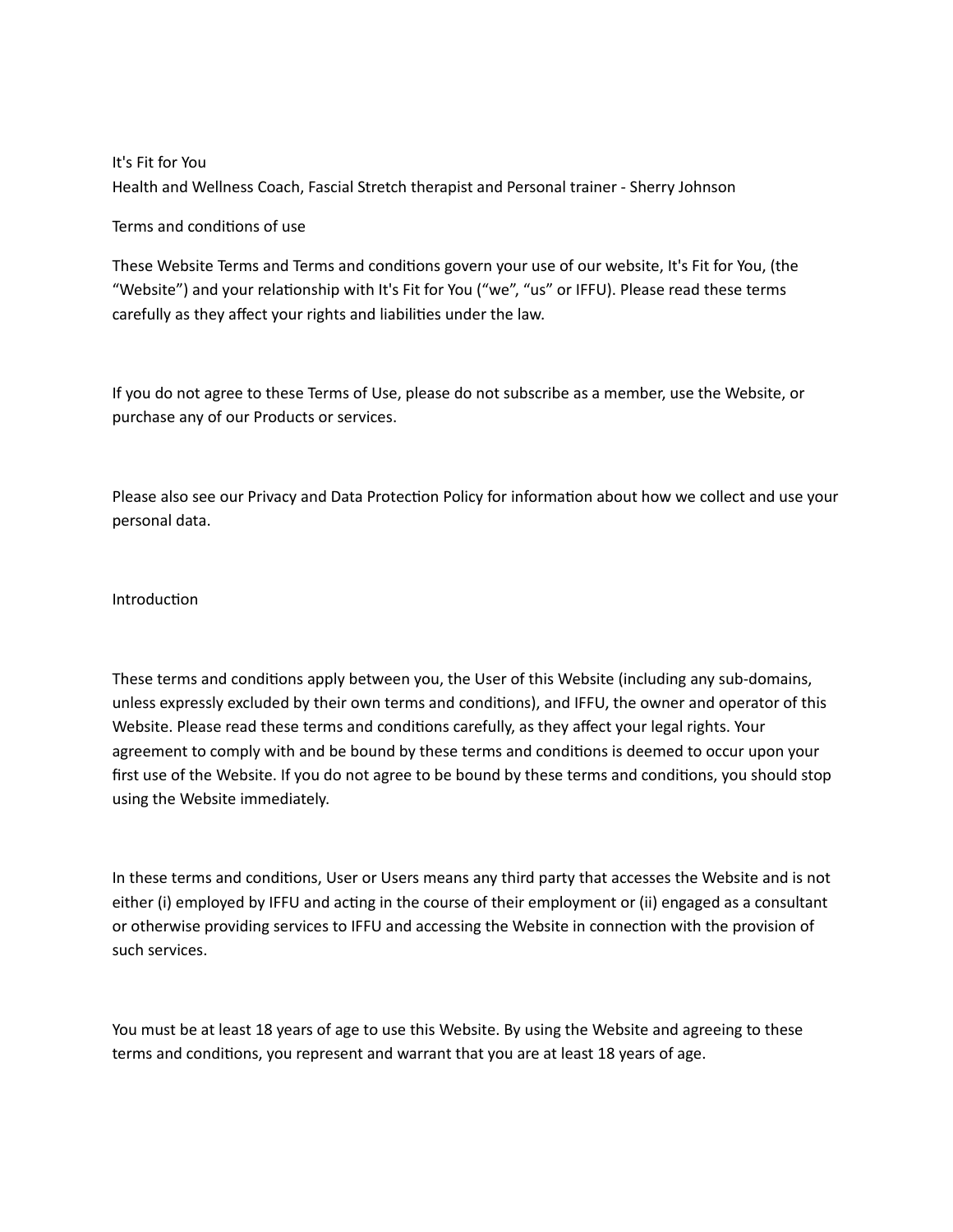Intellectual property and acceptable use

By providing any content for distribution by the us (such as before and after photographs) you expressly grant us a worldwide, royalty-free, perpetual, irrevocable licence to use, copy, store, perform, display and distribute such content.

All Content included on the Website, unless uploaded by Users, is the property of It's Fit for You , our affiliates or other relevant third parties. In these terms and conditions, Content means any text, graphics, images, audio, video, software, data compilations, page layout, underlying code and software and any other form of information capable of being stored in a computer that appears on or forms part of this Website, including any such content uploaded by Users. By continuing to use the Website you acknowledge that such Content is protected by copyright, trademarks, database rights and other intellectual property rights. Nothing on this site shall be construed as granting, by implication, estoppel, or otherwise, any license or right to use any trademark, logo or service mark displayed on the site without the owner's prior written permission

You may, for your own personal, non-commercial use only, do the following:

retrieve, display and view the Content on a computer screen

print one copy of the Content

You must not otherwise reproduce, modify, copy, distribute or use for commercial purposes any Content without the written permission of It's Fit for You.

Medical

We are not medical practitioners or registered dieticians. We strongly recommend that prior to commencing any diet or exercise regime that you consult a medical practitioner and/or registered dietitian first.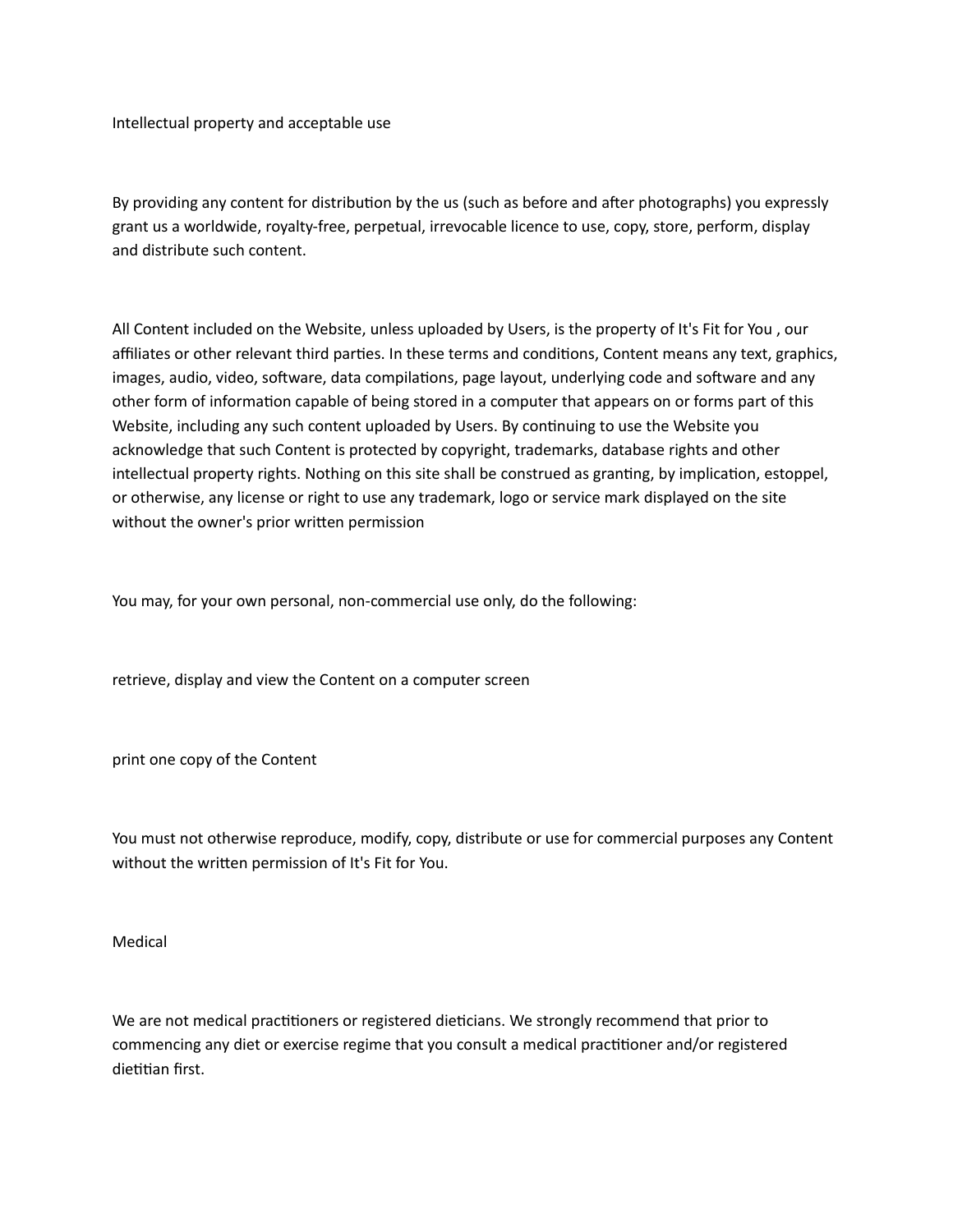We have no expertise in diagnosing, examining, or treating medical conditions of any kind, or in determining the effect of any specific exercise or diet on a medical condition.

You acknowledge that when participating in any exercise program that there is the possibility of physical injury.

Prohibited use

You may not use the Website for any of the following purposes:

in any way which causes, or may cause, damage to the Website or interferes with any other person's use or enjoyment of the Website;

in any way which is harmful, unlawful, illegal, abusive, harassing, threatening or otherwise objectionable or in breach of any applicable law, regulation, governmental order;

making, transmitting or storing electronic copies of Content protected by copyright without the permission of the owner.

## Signing up

You must ensure that the details provided by you upon sign up or at any time are correct and complete.

You must inform us immediately of any changes to the information that you provide when signing up by updating your personal details to ensure we can communicate with you effectively.

We may cancel your subscription with immediate effect for any reasonable purposes or if you breach these terms and conditions.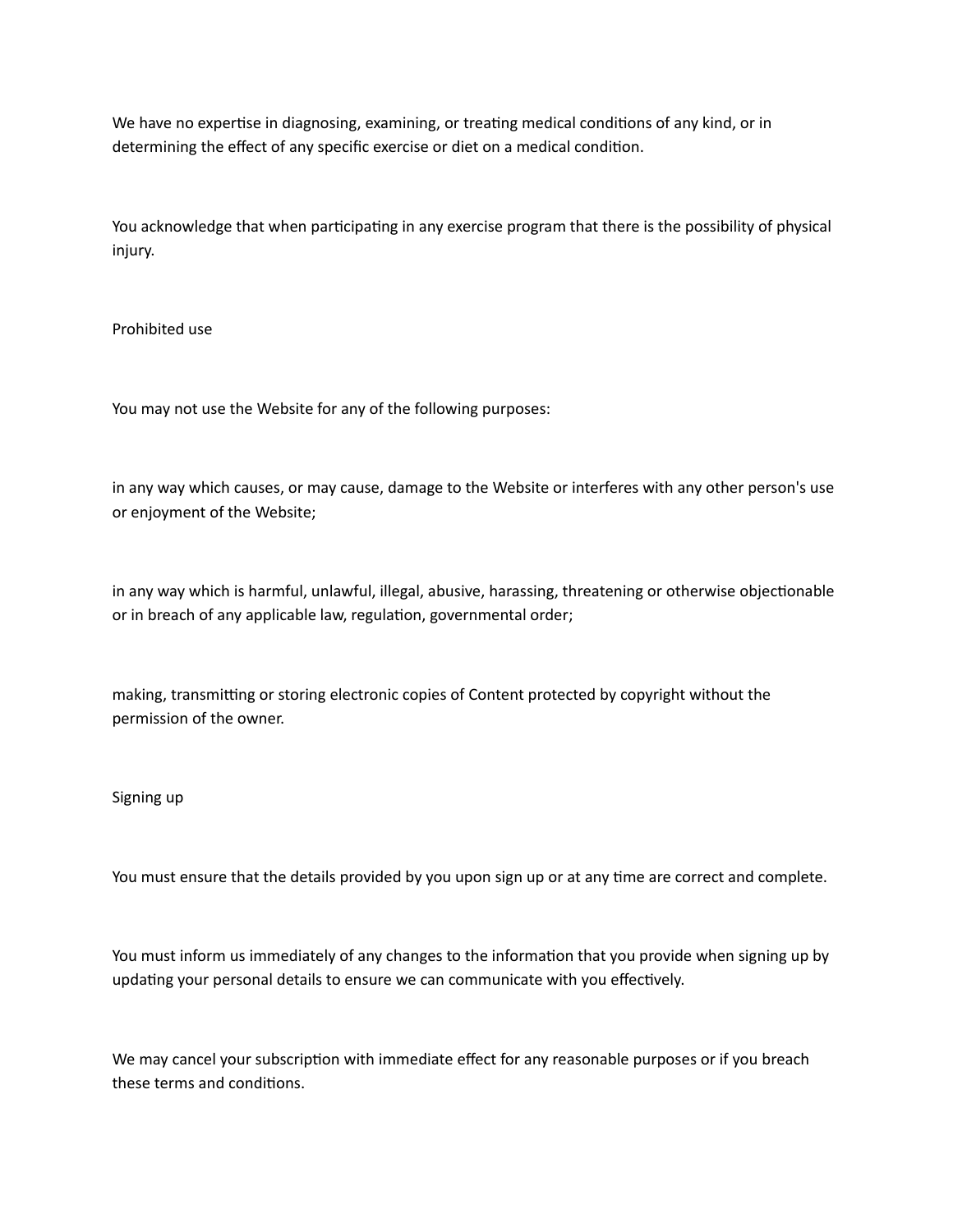The monthly subscription can be cancelled at any time, and the same applies to the six-month package following the initial six-month payment. You can cancel through Stripe or we can cancel it, at your request. Once you cancel, you will not be charged again and will be able to continue the service until the end of your current payment period.

## No warranties

This website and the information contained in it is provided for information purposes only. We make no representations or warranties in relation to this website or the information and materials provided on this website.

Without prejudice to the generality of any other clause contained in this disclaimer, We make no warranties or representations that the information on this website:

a) is complete, true, accurate or non-misleading; and

b) is right for You.

Refund Policy

Expert PT FST / Sherry Johnson Online Personal Training Service does not offer any refunds as this is a custom made subscription product, but you may cancel future subscriptions at anytime via Stripe or by emailing us.

Links to other websites

This Website may contain links to other sites. Unless expressly stated, these sites are not under the control of Expert PT NBC-HWC or that of our affiliates.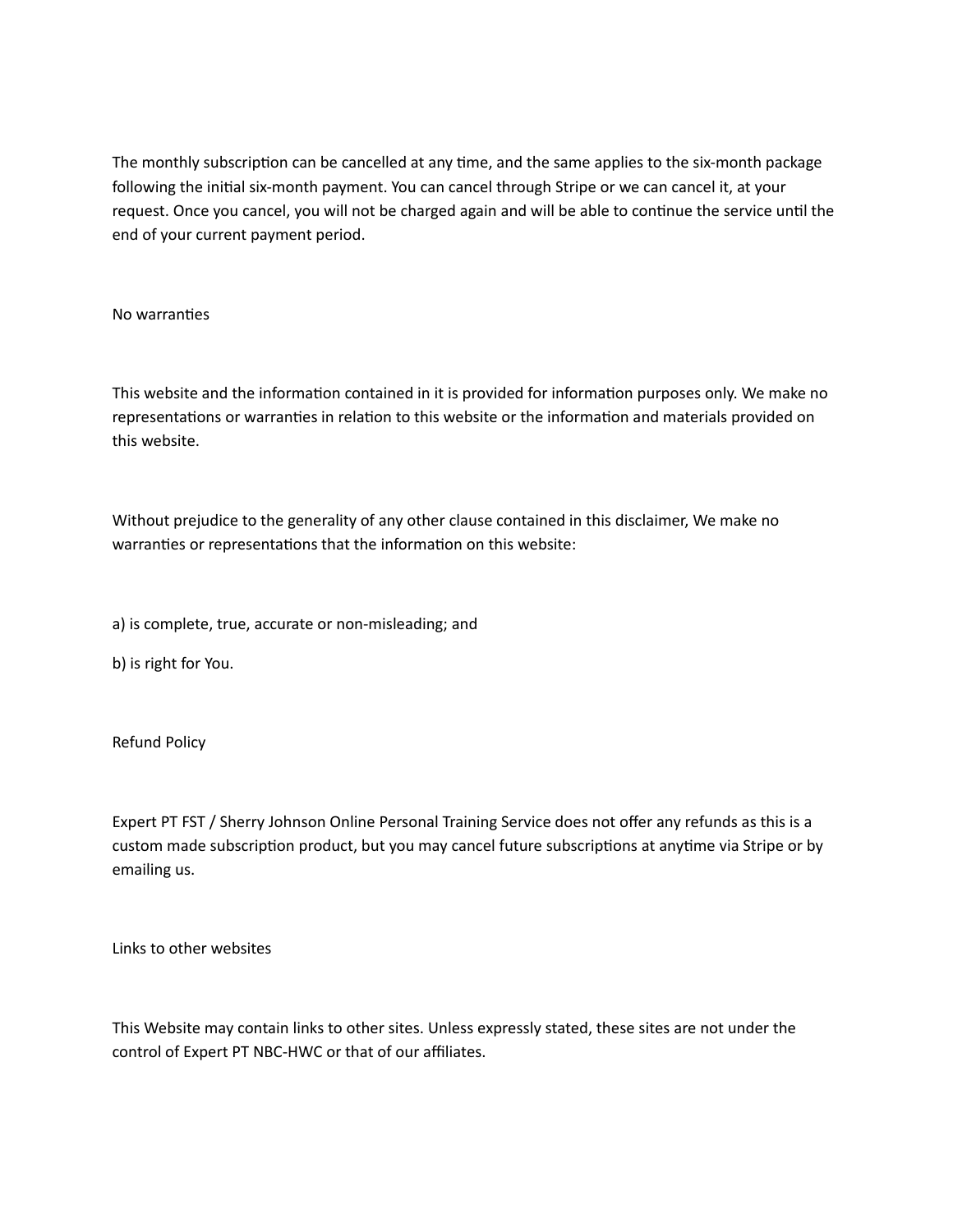We assume no responsibility for the content of such Websites and disclaim liability for any and all forms of loss or damage arising out of the use of them.

The inclusion of a link to another site on this Website does not imply any endorsement of the sites themselves or of those in control of them.

Availability of the Website and disclaimers

Any online facilities, tools, services or information that It's Fit for You makes available through the Website (the Service) is provided "as is" and on an "as available" basis. We give no warranty that the Service will be free of defects and/or faults. To the maximum extent permitted by the law, we provide no warranties (express or implied) of fitness for a particular purpose, accuracy of information, compatibility and satisfactory quality. IFFU is under no obligation to update information on the Website.

Whilst IFFU uses reasonable endeavours to ensure that the Website is secure and free of errors, viruses and other malware, we give no warranty or guaranty in that regard and all Users take responsibility for their own security, that of their personal details and their computers.

IFFU accepts no liability for any disruption or non-availability of the Website.

IFFU reserves the right to alter, suspend or discontinue any part (or the whole of) the Website including, but not limited to, any products and/or services available. These terms and conditions shall continue to apply to any modified version of the Website unless it is expressly stated otherwise.

Limitation of liability

Nothing in these terms and conditions will: (a) limit or exclude our or your liability for death or personal injury resulting from our or your negligence, as applicable; (b) limit or exclude our or your liability for fraud or fraudulent misrepresentation; or (c) limit or exclude any of our or your liabilities in any way that is not permitted under applicable law.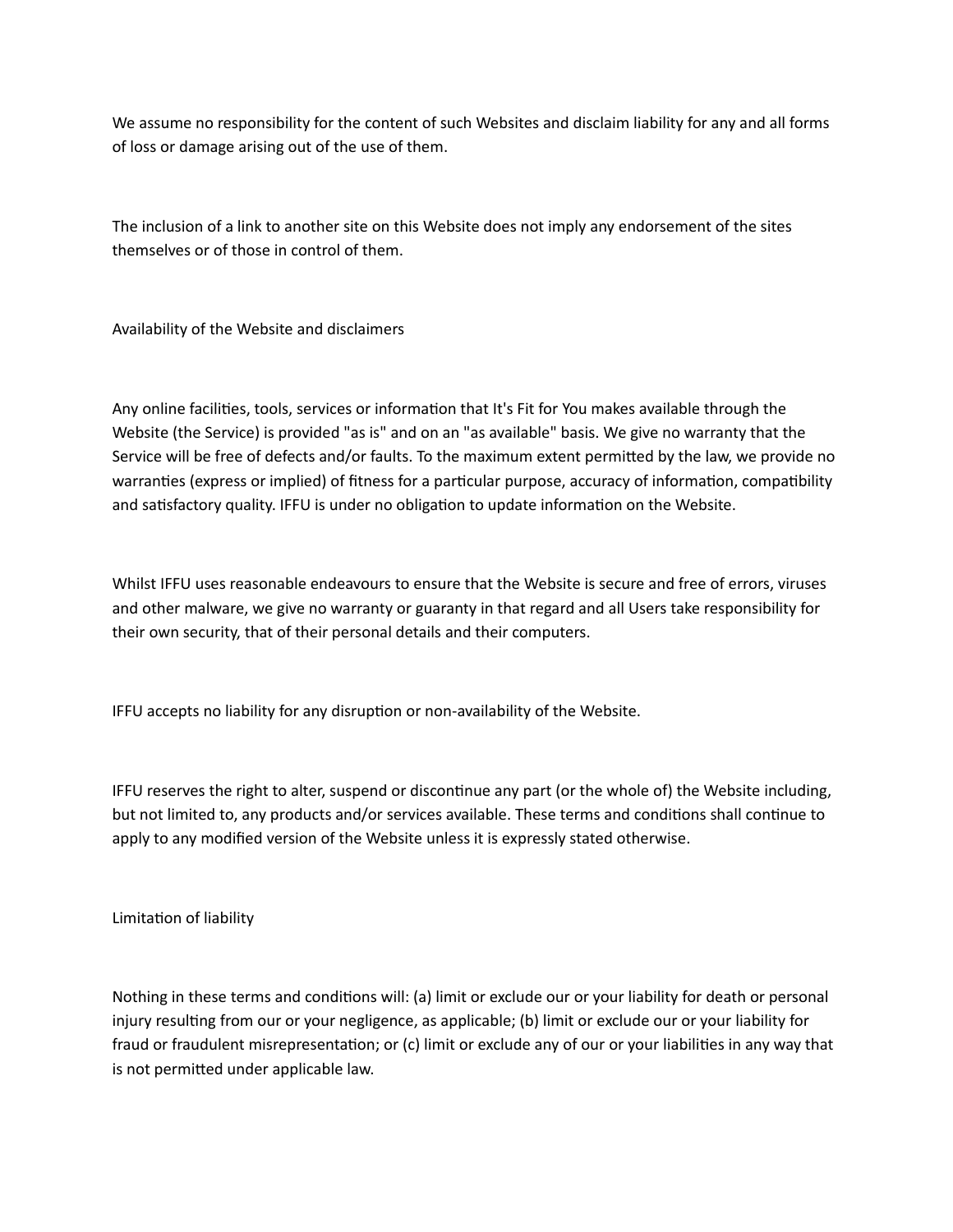We will not be liable to you in respect of any losses arising out of events beyond our reasonable control.

To the maximum extent permitted by law, IFFU accepts no liability for any of the following:

any business losses, such as loss of profits, income, revenue, anticipated savings, business, contracts, goodwill or commercial opportunities;

loss or corruption of any data, database or software;

any special, indirect or consequential loss or damage.

IFFU, nor any of its employees, agents or representatives, are engaged in rendering medical advice, nor does it (or any of its employees, agents or representatives) hold itself out as qualified to do so.

We strongly recommend that you seek professional medical advice before embarking on any diet or exercise program.

Any exercise program, even in healthy individuals, carries risk. You have a responsibility to exercise you own personal judgment, as well as any other considerations, before acting on any of the content provided by us.

Where we provide you with a Personal Plan, the information contained therein should not be regarded as or relied upon as being a comprehensive health or exercise programme. Accordingly any actions that you take in relation to a personal plan should not be pursued regardless or to the exclusion of other information, opinions or judgments that are available to you.

Any Personal Plan will have been prepared on the basis of information provided by you. You are responsible for the accuracy of any information that you provide to us. You are responsible for informing us of any health issues or medical conditions when asking us to prepare a Personal Plan.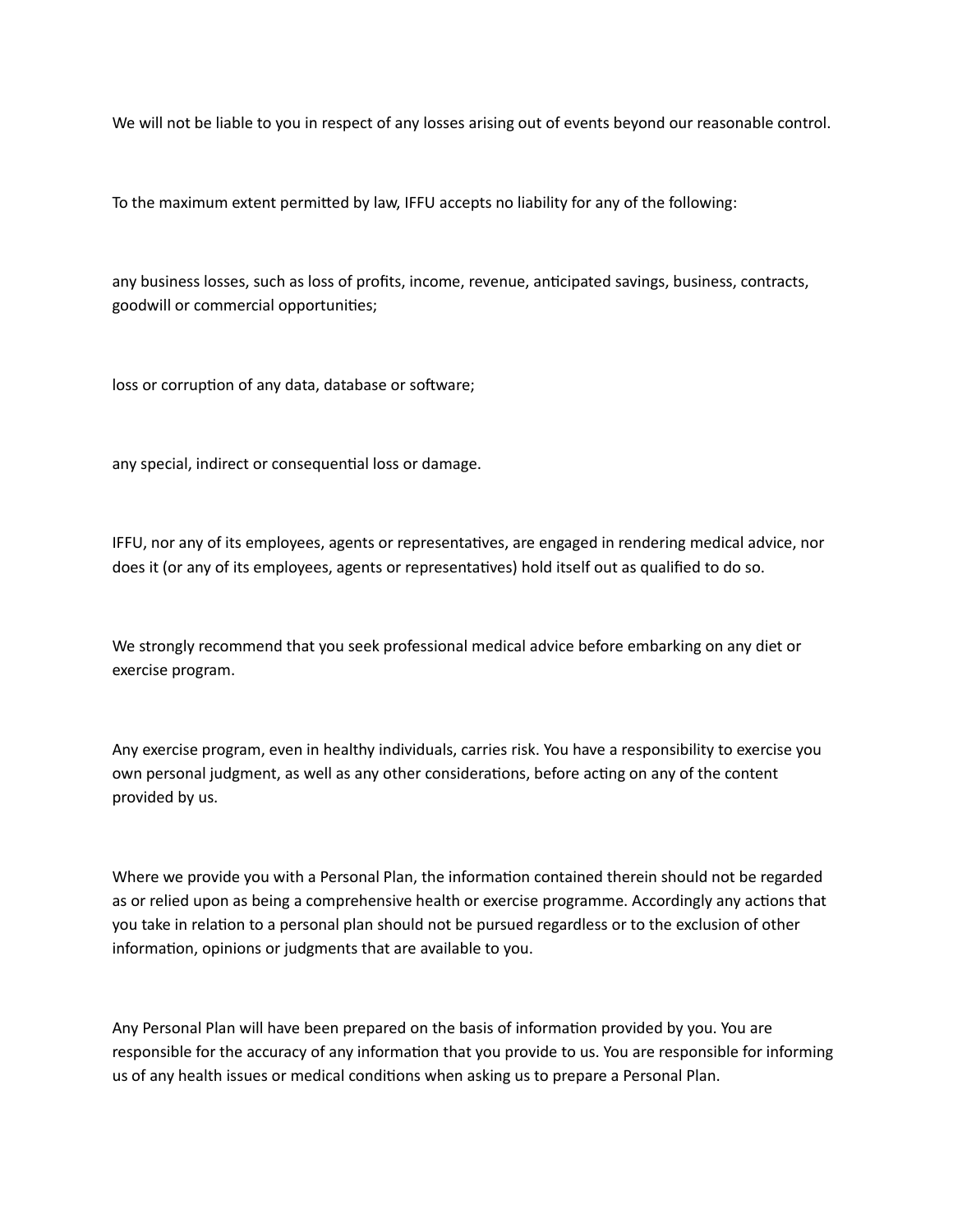Before taking any action in relation to a Personal Plan, you must take into account any other factors apart from the Personal Plan of which you are or ought to be aware.

The information set out in any Personal Plan may relate to certain contexts and may not be suitable in other contexts. It is your responsibility to ensure that you do not use the information we provide in the wrong context.

You are responsible for informing us of any health issues and pre-existing medical conditions when you ask us to prepare a Personal Plan.

Any information that we provide that does not form part of a Personal Plan, whether obtained through our website, e-book, video course, social media (such as Facebook, Instagram or Twitter) or otherwise, is provided for the purposes of general information only.

Expected Results

While we believe that for most people, following our programmes and methods will lead to desired results, all exercise programmes depend on the individual. Result will be affected by the effort and commitment of the individual, however in some circumstances even where an individual follows our programme, they may not achieve the desired results. We therefore provide no warranties of any kind, express or implied, as to:

the effectiveness any techniques, diets or programmes that we deliver; or

the results that you may achieve as a result of following our programs.

All testimonials contain shown on our website or in our content are real people who have followed the plans provided by us. For the avoidance of any doubt, however, they are not indicative of the results that you are likely to achieve, rather they are included as examples of the results that particular individuals have achieved.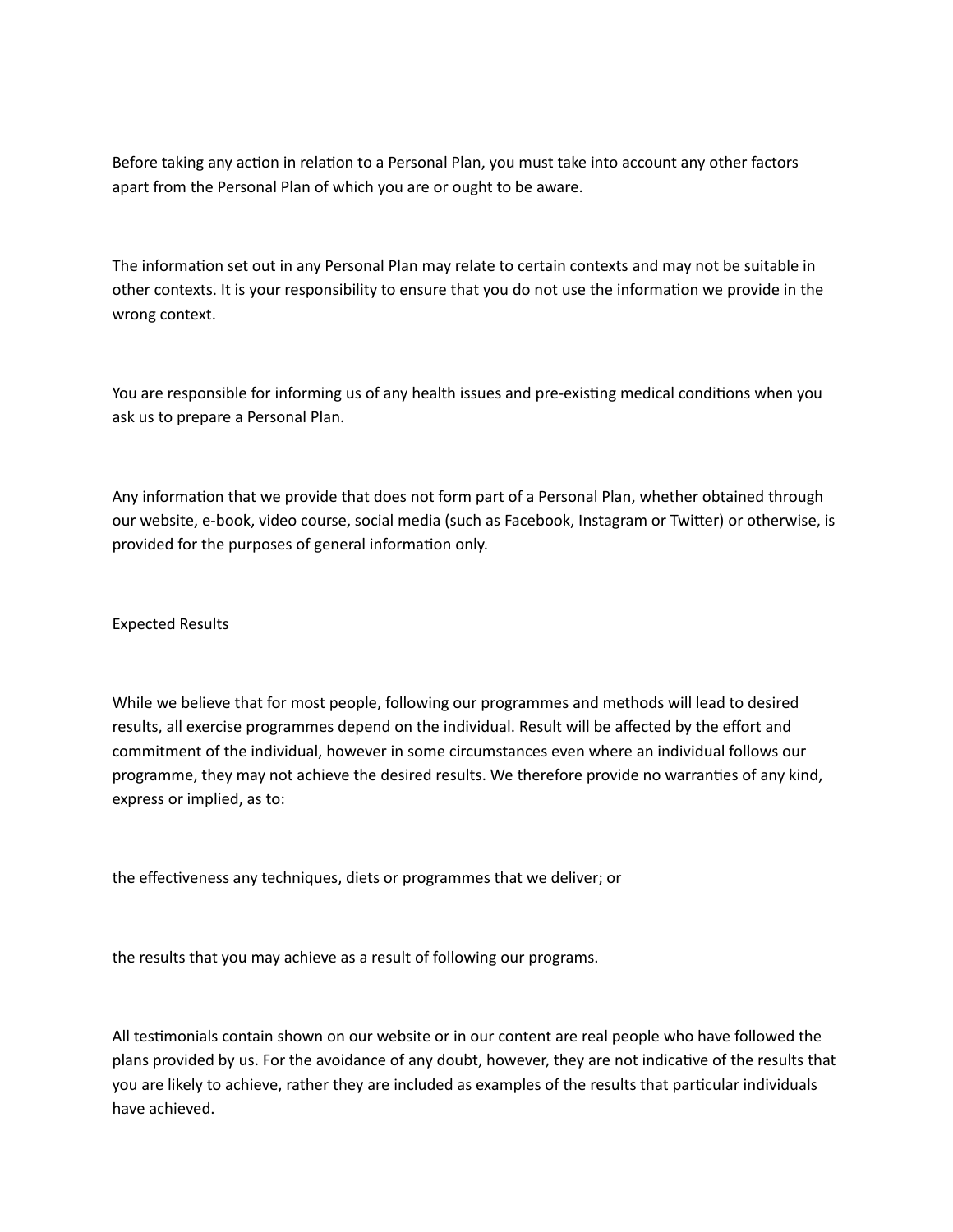## General

The subscription amount is paid monthly, in advance for each month with the option to pay single sessions.

We reserve the right to make subscription increases and will provide one month notice of any planned increase.

You may not transfer any of your rights under these terms and conditions to any other person. We may transfer our rights under these terms and conditions where we reasonably believe your rights will not be affected.

These terms and conditions may be varied by us from time to time. Such revised terms will apply to the Website from the date of publication. Users should check the terms and conditions regularly to ensure familiarity with the then current version.

These terms and conditions together with the Privacy Policy and Cookies Policy contain the whole agreement between the parties relating to its subject matter and supersede all prior discussions, arrangements or agreements that might have taken place in relation to the terms and conditions.

The Contracts (Rights of Third Parties) Act 1999 shall not apply to these terms and conditions and no third party will have any right to enforce or rely on any provision of these terms and conditions.

If any court or competent authority finds that any provision of these terms and conditions (or part of any provision) is invalid, illegal or unenforceable, that provision or part-provision will, to the extent required, be deemed to be deleted, and the validity and enforceability of the other provisions of these terms and conditions will not be affected.

Unless otherwise agreed, no delay, act or omission by a party in exercising any right or remedy will be deemed a waiver of that, or any other, right or remedy.